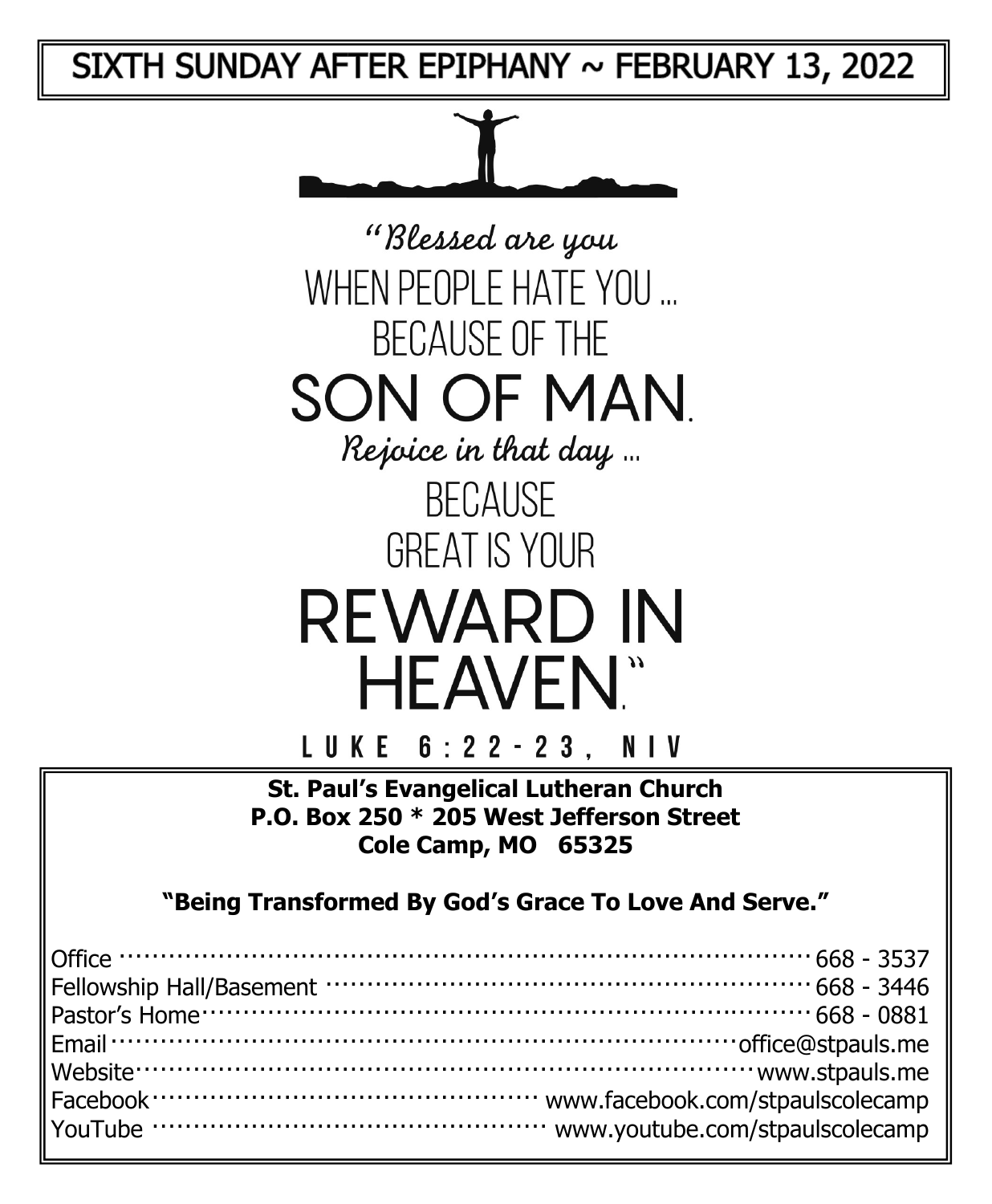

If it is uncomfortable for you to stand where indicated, please feel free to remain seated. The congregation responds where it is bold print.



Prelude

Welcome and Announcements

please stand as you are able Confession and Forgiveness All may make the sign of the cross, the sign that is marked at baptism, as the presiding minister begins.

Blessed be the holy Trinity,  $+$  one God, who creates us, redeems us, and calls us by name. **Amen.**

Let us confess our sin in the presence of God and of one another.

Silence is kept for reflection.

Most merciful God, **we confess that we have sinned against you and your beloved children. We have turned our faces away from your glory when it did not appear as we expected. We have rejected your word when it made us confront ourselves. We have failed to show hospitality to those you called us to welcome. Accept our repentance for the things we have done and the things we have left undone. For the sake of Jesus Christ, have mercy on us. Forgive us and lead us, that we may live in the glory of your Son born among us, and reflect your love for all creation. Amen.**

Rejoice in this good news: In  $\pm$  Christ Jesus, your sins are forgiven. You are descendants of the Most High, adopted into the household of Christ, and inheritors of eternal life. Live as freed and forgiven children of God. **Amen.**

Opening Hymn "Open My Eyes, That I May See" SSP #73

Greeting

The Grace of our Lord Jesus Christ, the love of God and the communion of the Holy Spirit be with you all. **And also with you.**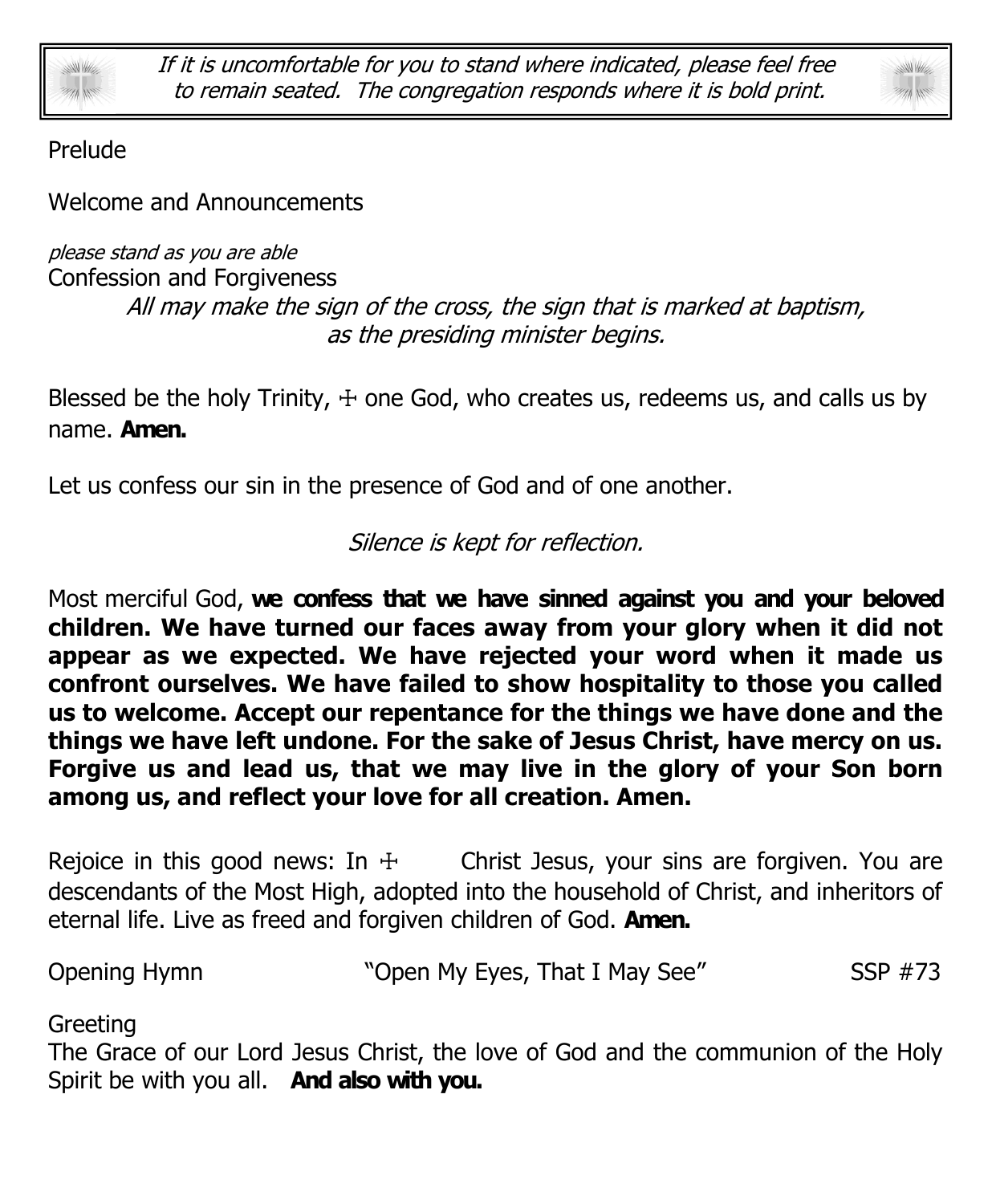### Prayer of the Day

## Let us pray…….**Living God, in Christ you make all things new. Transform the poverty of our nature by the riches of your grace, and in the renewal of our lives make known your glory, through Jesus Christ, our Savior and Lord. Amen.**

please be seated

First Reading Jeremiah 17:5 - 10

<sup>5</sup>Thus says the LORD: Cursed are those who trust in mere mortals and make mere flesh their strength, whose hearts turn away from the LORD. <sup>6</sup>They shall be like a shrub in the desert, and shall not see when relief comes. They shall live in the parched places of the wilderness, in an uninhabited salt land. <sup>7</sup>Blessed are those who trust in the LORD, whose trust is the LORD.  $8$ They shall be like a tree planted by water, sending out its roots by the stream. It shall not fear when heat comes, and its leaves shall stay green; in the year of drought it is not anxious, and it does not cease to bear fruit.  $9$ The heart is devious above all else; it is perverse— who can understand it?  $10I$  the LORD test the mind and search the heart, to give to all according to their ways, according to the fruit of their doings.

The Word of the Lord. **Thanks be to God.**

Psalm 1

<sup>1</sup>Happy are they who have not walked in the counsel of the wicked, nor lingered in the way of sinners, nor sat in the seats of

the scornful!

<sup>2</sup>**Their delight is in the law of the LORD, and they meditate on God's teaching day and night.**

 $3$ They are like trees planted by streams of water, bearing fruit in due season, with leaves that do not wither; everything they do shall prosper.

4 **It is not so with the wicked; they are like chaff which the wind blows away.**

<sup>5</sup>Therefore the wicked shall not stand upright when judgment comes, nor the sinner in the council of the righteous.

6 **For the LORD knows the way of the righteous, but the way of the wicked shall be destroyed.**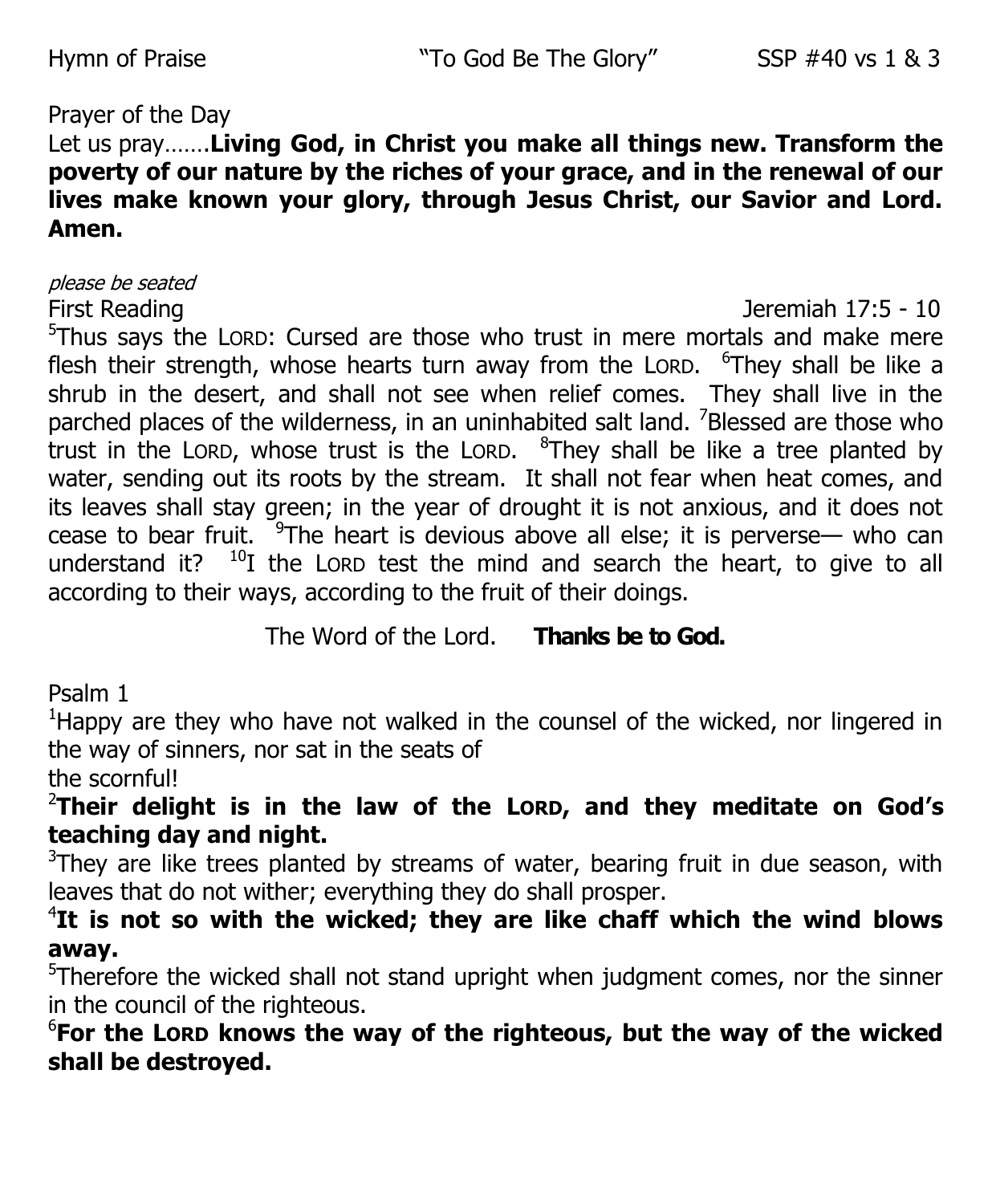## Second Reading: 1 Corinthians 15:12 - 20

 $12$ Now if Christ is proclaimed as raised from the dead, how can some of you say there is no resurrection of the dead?  $^{13}$ If there is no resurrection of the dead, then Christ has not been raised;  $14$  and if Christ has not been raised, then our proclamation has been in vain and your faith has been in vain.  $15$ We are even found to be misrepresenting God, because we testified of God that he raised Christ—whom he did not raise if it is true that the dead are not raised.  $^{16}$ For if the dead are not raised, then Christ has not been raised.  $^{17}$ If Christ has not been raised, your faith is futile and you are still in your sins.  $18$ Then those also who have died in Christ have perished. <sup>19</sup>If for this life only we have hoped in Christ, we are of all people most to be pitied.  $20B$ ut in fact Christ has been raised from the dead, the first fruits of those who have died.

The Word of the Lord. **Thanks be to God.**

Children's Sermon **Paul Fuelling** 

stand as you are able

The Holy Gospel according to Luke the 6th chapter. **Glory to you, O Lord**

 $1$ <sup>T</sup>[Jesus] came down with [the twelve] and stood on a level place, with a great crowd of his disciples and a great multitude of people from all Judea, Jerusalem, and the coast of Tyre and Sidon.<sup>18</sup>They had come to hear him and to be healed of their diseases; and those who were troubled with unclean spirits were cured.  $^{19}$ And all in the crowd were trying to touch him, for power came out from him and healed all of them.  $20$ Then he looked up at his disciples and said: "Blessed are you who are poor, for yours is the kingdom of God.  $21$ <sup>N</sup>Blessed are you who are hungry now, for you will be filled. "Blessed are you who weep now, for you will laugh. <sup>22</sup> Blessed are you when people hate you, and when they exclude you, revile you, and defame you on account of the Son of Man. <sup>23</sup>Rejoice in that day and leap for joy, for surely your reward is great in heaven; for that is what their ancestors did to the prophets. <sup>24N</sup>But woe to you who are rich, for you have received your consolation. <sup>25N</sup>Woe to you who are full now, for you will be hungry. "Woe to you who are laughing now, for you will mourn and weep. <sup>26</sup> Woe to you when all speak well of you, for that is what their ancestors did to the false prophets."

The Gospel of the Lord. **Praise to you, O Christ**

## Gospel Luke 6:17 - 26

# Gospel Acclamation "Wonderful Words of Life" SSP #40 vs 1 & 3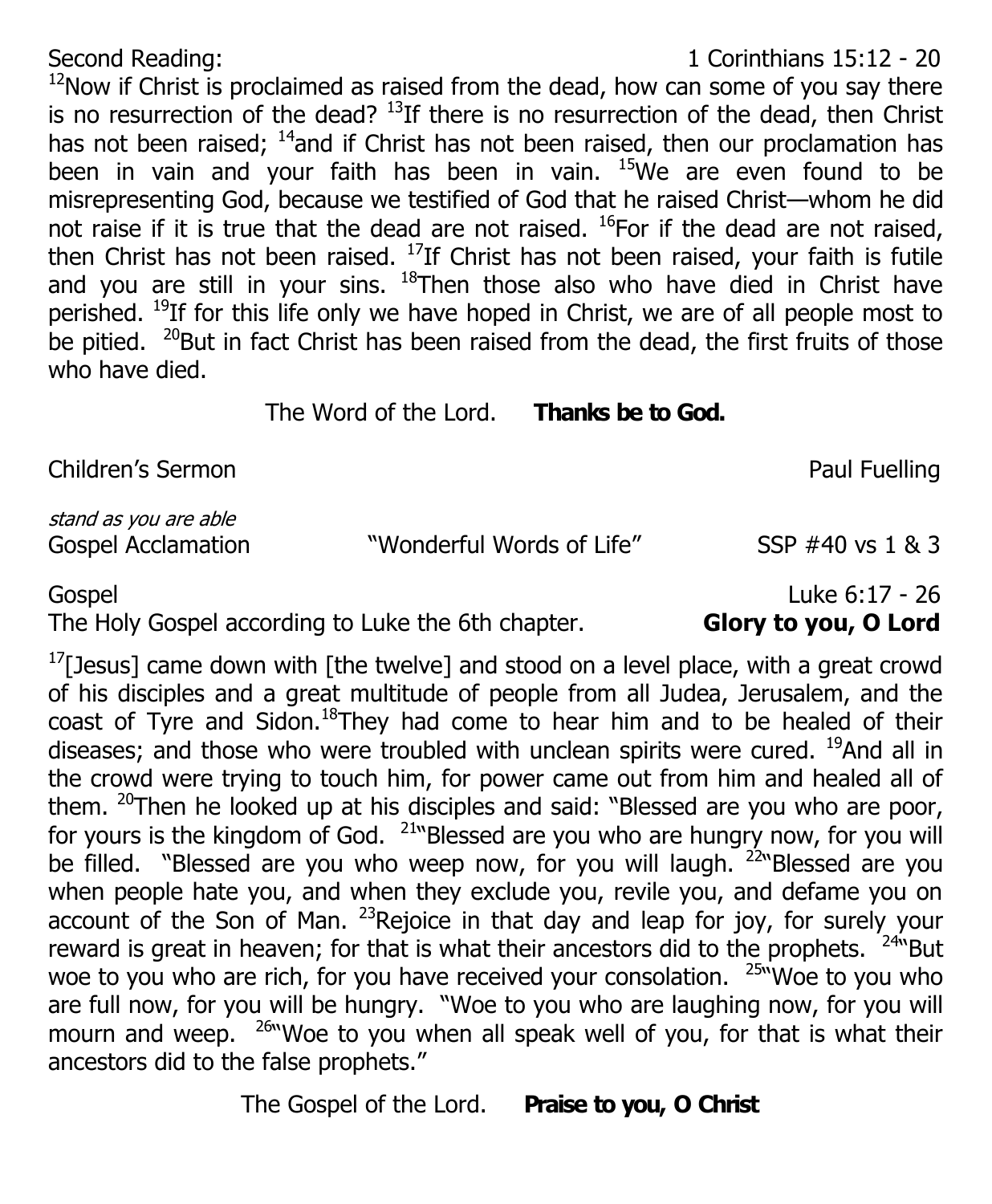please be seated

Sermon **Pastor Stephen Zeller** 

please stand as you are able Hymn of the Day "O, How I Love Jesus" SSP #32

Apostle's Creed **I believe in God, the Father almighty, creator of heaven and earth.**

**I believe in Jesus Christ, God's only Son, our Lord, who was conceived by the Holy Spirit, born of the virgin Mary, suffered under Pontius Pilate, was crucified, died, and was buried; he descended to the dead. On the third day he rose again; he ascended into heaven, he is seated at the right hand of the Father, and he will come to judge the living and the dead.**

**I believe in the Holy Spirit, the holy catholic church, the communion of saints, the forgiveness of sins, the resurrection of the body,**

**and the life everlasting. Amen.**

Prayers of Intercession

Lord in your mercy. **Hear our prayer.**

Sharing The Peace

The Peace of the Lord be with you always. **And also with you.**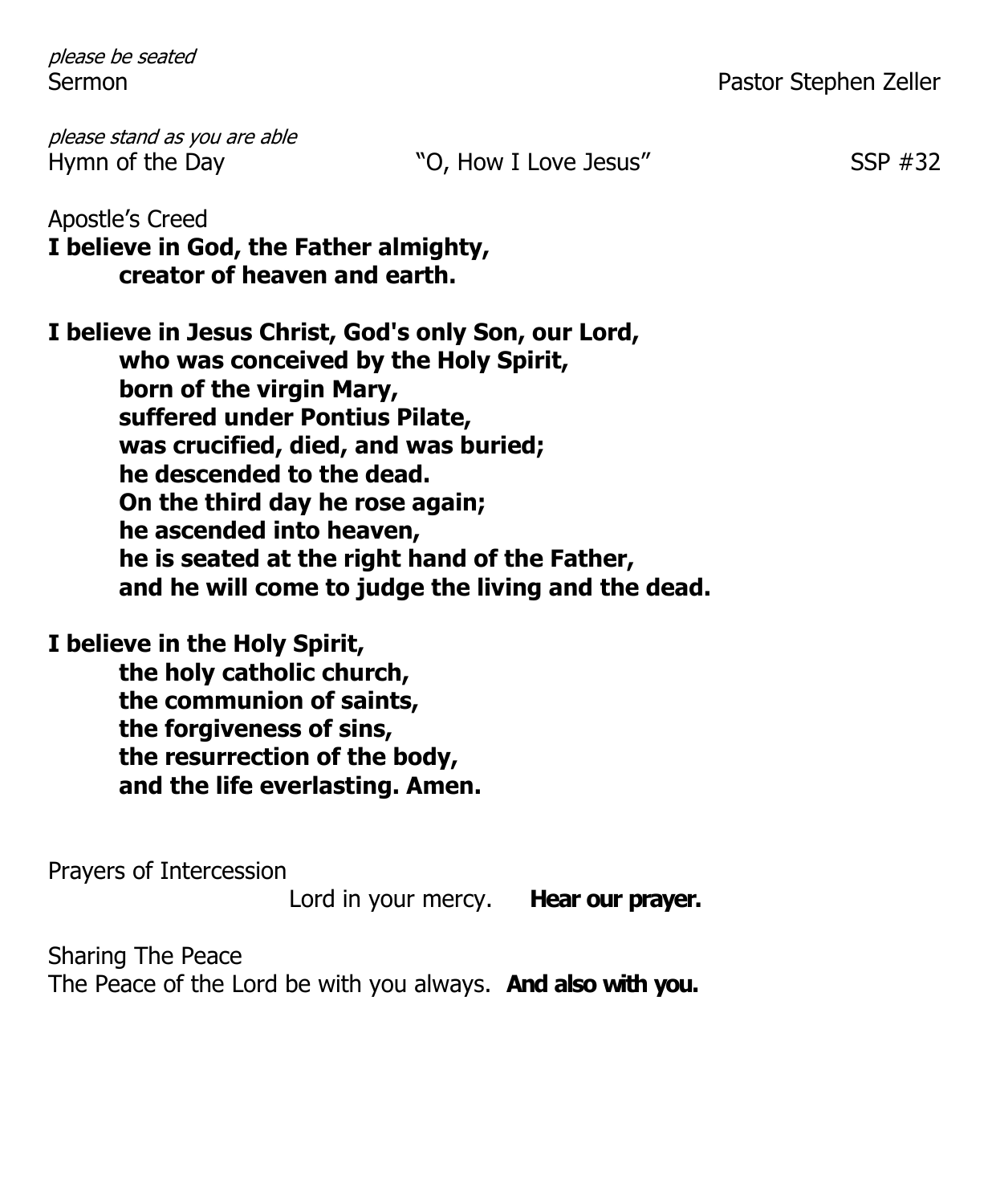please be seated **Offerings** 

please stand as you are able Offertory We Gather Together" SSP #98 vs. 1 & 2

Offering Prayer

Let us pray……….Blessed are you, O God, Sovereign of the universe. You offer us new beginnings and guide us on our journey. Lead us to your table, nourish us with this heavenly food, and prepare us to carry your love to a hungry world, in the name of Christ our light. **Amen.**

The Great Thanksgiving The Lord be with you. **And also with you.** Lift up your hearts. **We lift them to the Lord.** Let us give thanks to the Lord our God. **It is right to give our thanks and praise.**

Words of Institution

The Lord's Prayer

Hear, O Lord, the prayer you taught us to pray..........**Our Father, who art in heaven, hallowed be thy name, thy kingdom come, thy will be done, on earth as it is in heaven. Give us this day our daily bread; and forgive us our trespasses, as we forgive those who trespass against us; and lead us not into temptation, but deliver us from evil. For thine is the kingdom, and the power, and the glory, forever and ever. Amen.**

please be seated HOLY COMMUNION By Stations

All who believe that Jesus is present in the Bread and the Wine and has the power to forgive are welcome to commune. Red wine or white grape juice is available.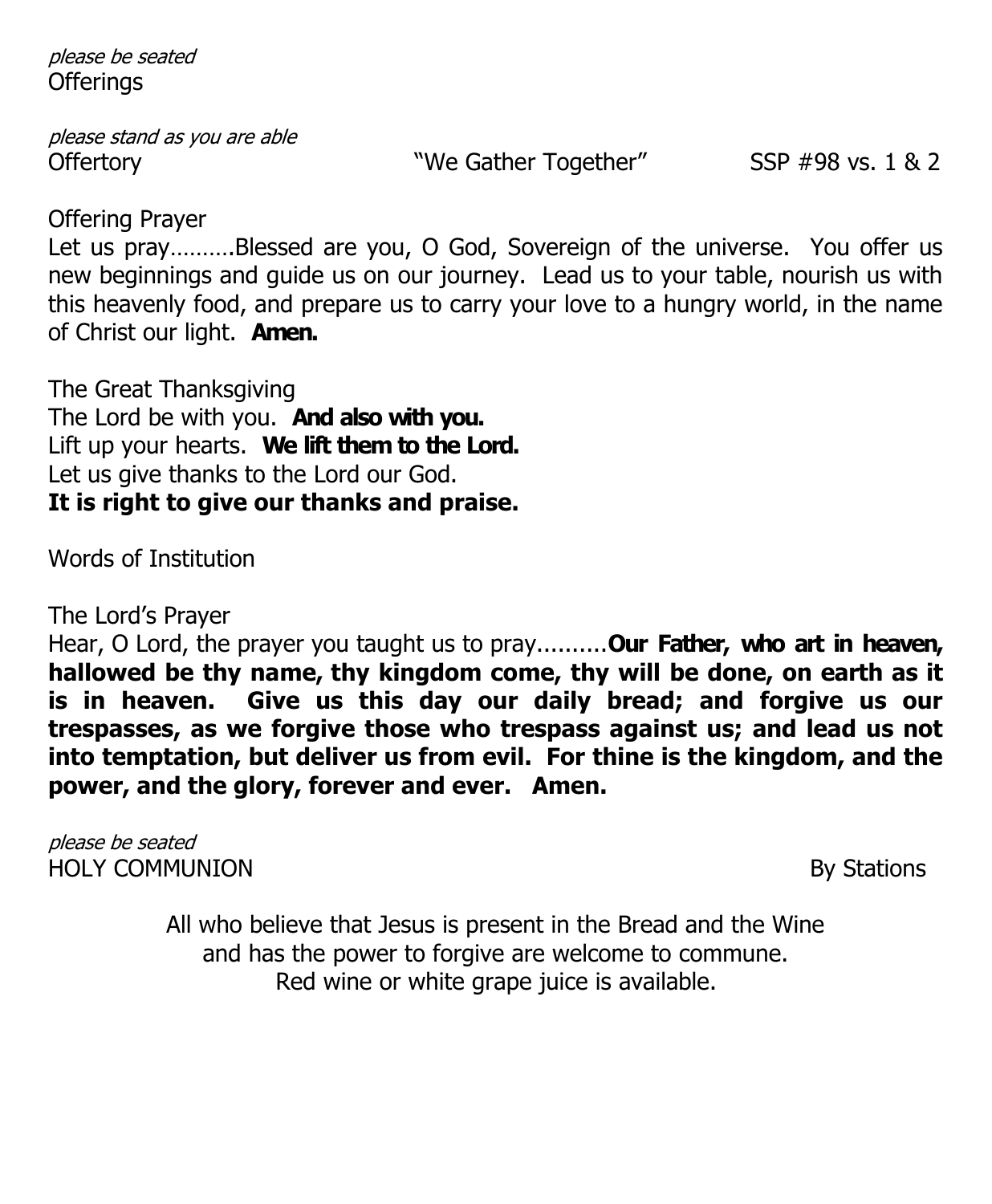Post-Communion Blessing May the body and blood of our Lord Jesus Christ strengthen you and keep you in his grace. **Amen**

Post Communion Prayer

Let us pray……...We give you thanks, gracious God, for we have feasted on the abundance of your house. Send us to bring good news and to proclaim your favor to all, strengthened with the richness of your grace in your Son, Jesus Christ.

## **Amen.**

Blessing God, who leads you in pathways of righteousness, who rejoices over you, and who calls you by name,  $+$  bless your going out and your coming in, today and forever. **Amen.**

Sending Hymn **Supering Sending Hymn** SSP #18

Dismissal Go with Christ into a weary world to share the good news. **Thanks be to God.**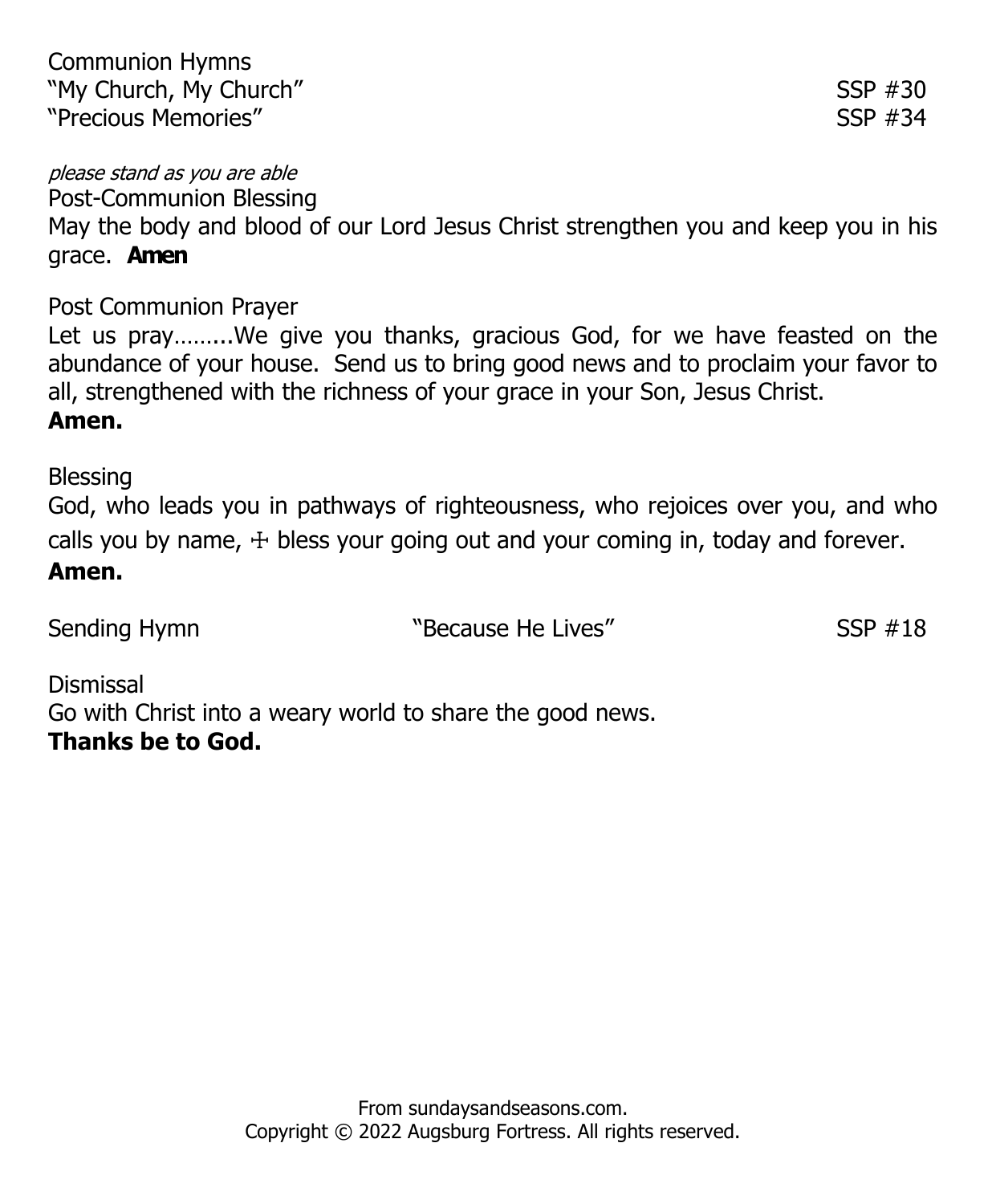## WE ARE GUIDED BY THE LIGHT OF CHRIST



**Welcome:** We're delighted to welcome all who have come to worship the Lord in spirit and in truth. May we all be encouraged as we open ourselves to God's Word and the Holy Spirit.

We invite everyone to enjoy coffee, snacks and fellowship before worship in the Gathering Space. Please join us!

**In Our Prayers**: "Unspoken prayer concerns", Luella Viebrock, HeartsH Rocky Goyette, Jon Beckman, Kevin Tatum, Irene Viebrock and Kyle Luetjen.

Shirley Boose (mother of Melisa Balke), Noah Blackwell (great-nephew of Paul Fuelling), Jerry Metzner, Nancy Webb (sister-in-law of Glen Webb), John Turley, Pat Arline (friend of Taylor Vanderlinden), Rebecca Heimsoth (friend of Norma Schlesselman), Dieter Knowle (brother of Kim Knowle-Zeller), Debbie Viebrock (daughter-in-law of Delbert Viebrock), Ronnie Logan (brother of Gale Logan), Marvin Logan (brother of Gale Logan), Marlin & Ruth Lackas (sister & brother-in-law of Paul Fuelling), Reagan Phillips, Greg Wright (family of Jim & Kim Gumbel), Rick Osborne (friend of Gale Logan), Bill Russell (friend of Florence VonHolten), Gina Smith, Baby Emma Ruth Eckhoff, Bill Hamilton, Marvin Bockelman (brother of Margie Gerken), Alex Stevens (friend of Tina Ives), Jeffery Jones (son of Bonnie Bohling), Joyce Jones (sister of Connie Gerken) and Adam Gumbel (son of Jim & Kim Gumbel).

**Nursing Home:** Vern Dean Bohling: Ambrose. Luella Viebrock,  $\overline{\mathcal{O}}$ VE Marie Viebrock, Florence VonHolten & Cecelia Wiedemann: *GSCC.*  $\overline{YO}\overline{U}$ , Kathy Hallauer: Loving Arms.

**Military:** Please keep all those who have served our country past and present in your prayers, especially: ENS David M. Gardner (son of Pam Balke), Private Bradyn Hood (grandson of Connie Gerken), MSgt. Jason Ostberg (son-in-law of Suzanne Lutjen) Lt. Col. Ron Poe, Cpt. Joseph Strathman, Sgt. Russell J. Wiedemann (grandson of Cecelia Wiedemann) and Cpt. Wayne Wiedemann (grandson of Cecelia Wiedemann).



In Our

Prayers



**With Sympathy:** We also pray for those families who have lost loved ones; family and friends of Margie Gerken and Pat (Ives) Wellington (sister of Diane Banks).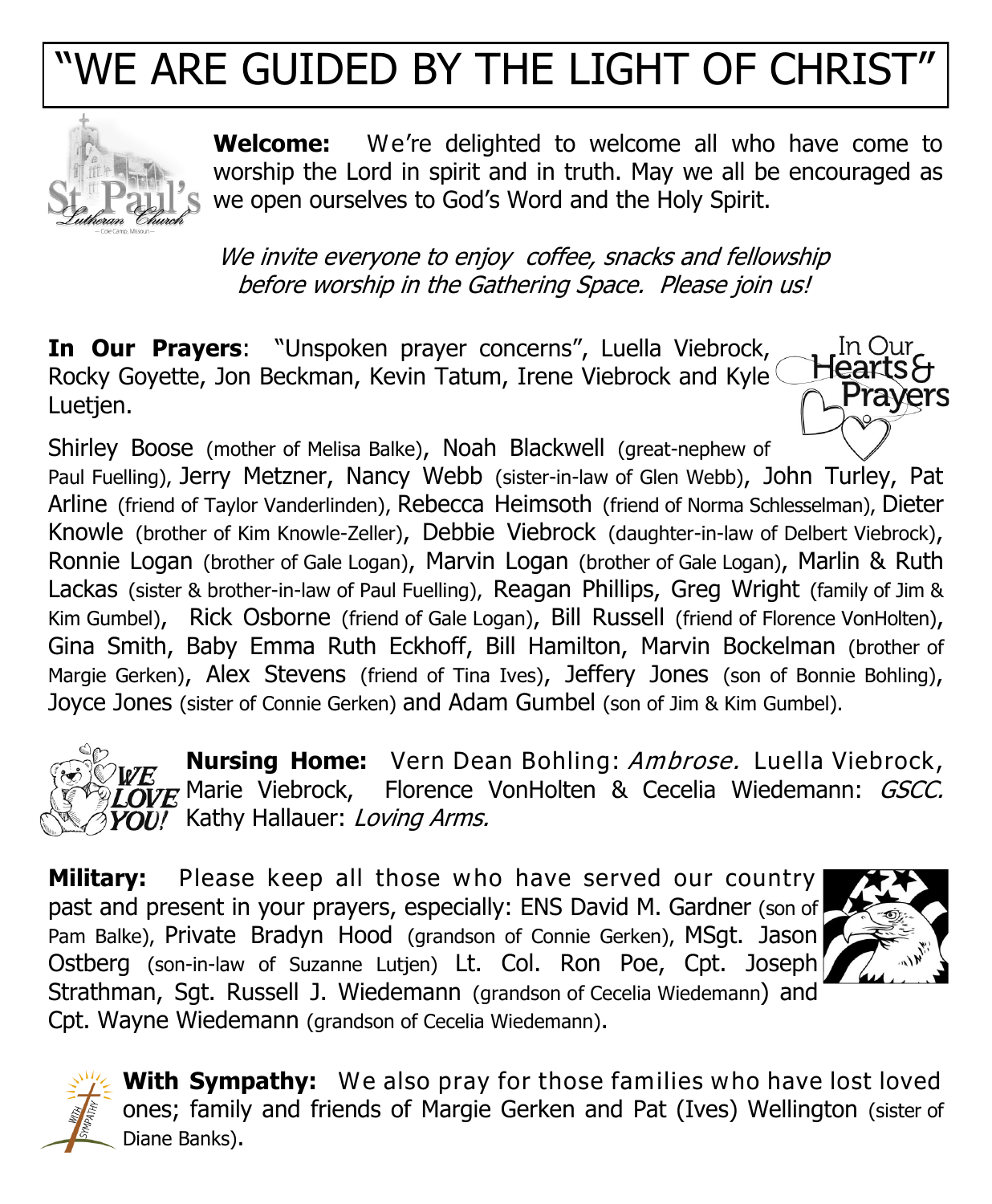**Prayers:** If you would like your name added or removed from the prayer list, please contact the church office at 668-3537.





**Souper Bowl:** Today's the day of the "big game" which means the end of our Souper Bowl collection for the Cole Camp Food Pantry. Thank you to everyone who brought items to share. We'll be taking our collection to the pantry this week and will see who the winner is soon!

**LBPS:** Little Blessing Preschool will be in session on Tuesday, **February 15th** and Wednesday, **February 16th** from 8:00am until 11:15pm in the church basement. **BLESSINGS** 



**Planning:** The Worship & Music committee will meet on Tuesday, **February 15th** at 1:30pm.

**Health Care:** The Benton County Health Department will be here on Thursday, **February 17th** from 8:00am until 10:00am to help you with your health care needs.

**Ambrose:** Pastor Stephen will be offering communion at Ambrose Park on Thursday, February 17th, at 2:00pm in their small dining room. All are welcome.

**Circle:** Esther Circle will meet on Monday, **February 21st** at 7:00pm at the home of Ellen Harms.



**Adult Sunday School:** Come join the Adult Sunday School class at 9:00 a.m. on Sunday mornings. After we finish up a lesson or two of our Genesis Bible study, we will then immediately begin a study of the book of Daniel. The book of Daniel contains some well-known

Bible stories, but also some perplexing prophesies and visions. Come join us as we walk through Daniel chapter by chapter and gain insight into the message of Daniel. Participants will have a study guide from several references to enhance our study. Come join us as we explore Daniel and discuss lessons learned we can apply to our lives.



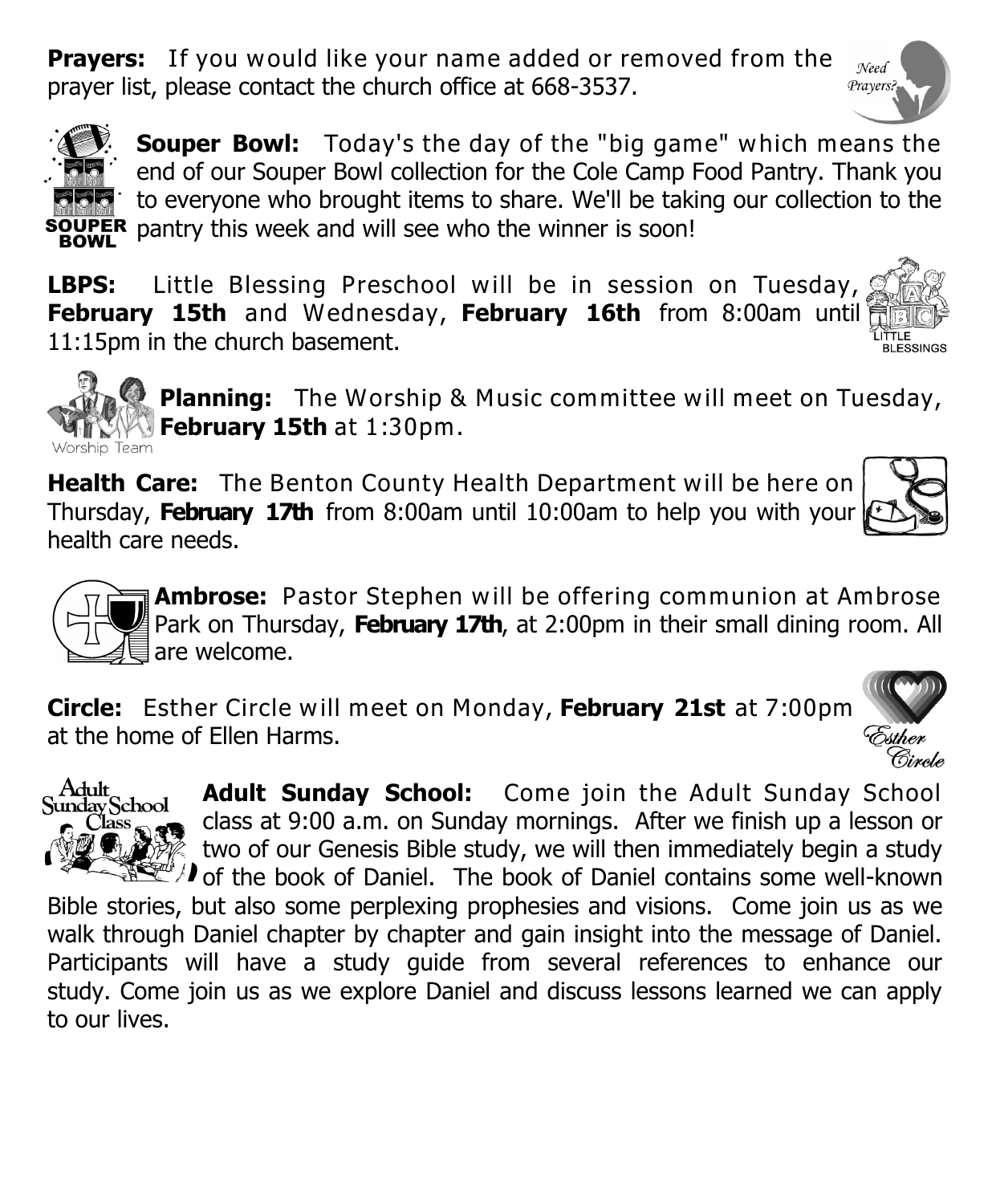### **\* ~ \*IN OUR COMMUNITY \* ~ \***

**"Cole Camp Cares" Event:** On Thursday, **February 17th**, St. Paul's is partnering with two MU School of Medicine students, Bothwell Regional Health Center, and Katy Trail Community Health to sponsor a "Cole Camp Cares" event.



Join us at the Jaycee Hall starting at 11:00 am that day for coffee, refreshments, and fellowship with friends and community members. A variety of health screenings (blood pressure, glucose, etc.) and other resources from those health centers will be available at that time. Then the two MU Med students and Dr. Todd from the Cole Camp Clinic will offer a short presentation about how to care for yourself and your neighbors (well-being, mental health, watching for warning signs) in these challenging days. This event is focused primarily on those involved in agriculture, but anyone is welcome to attend. A free lunch from Hickman's Smokehouse will then be served, and things should wrap up by 1:00 pm.

This has been a partnership through Communities of Calling over the past many months, so please help us spread the word (flyers are available at church) and we hope to see you there!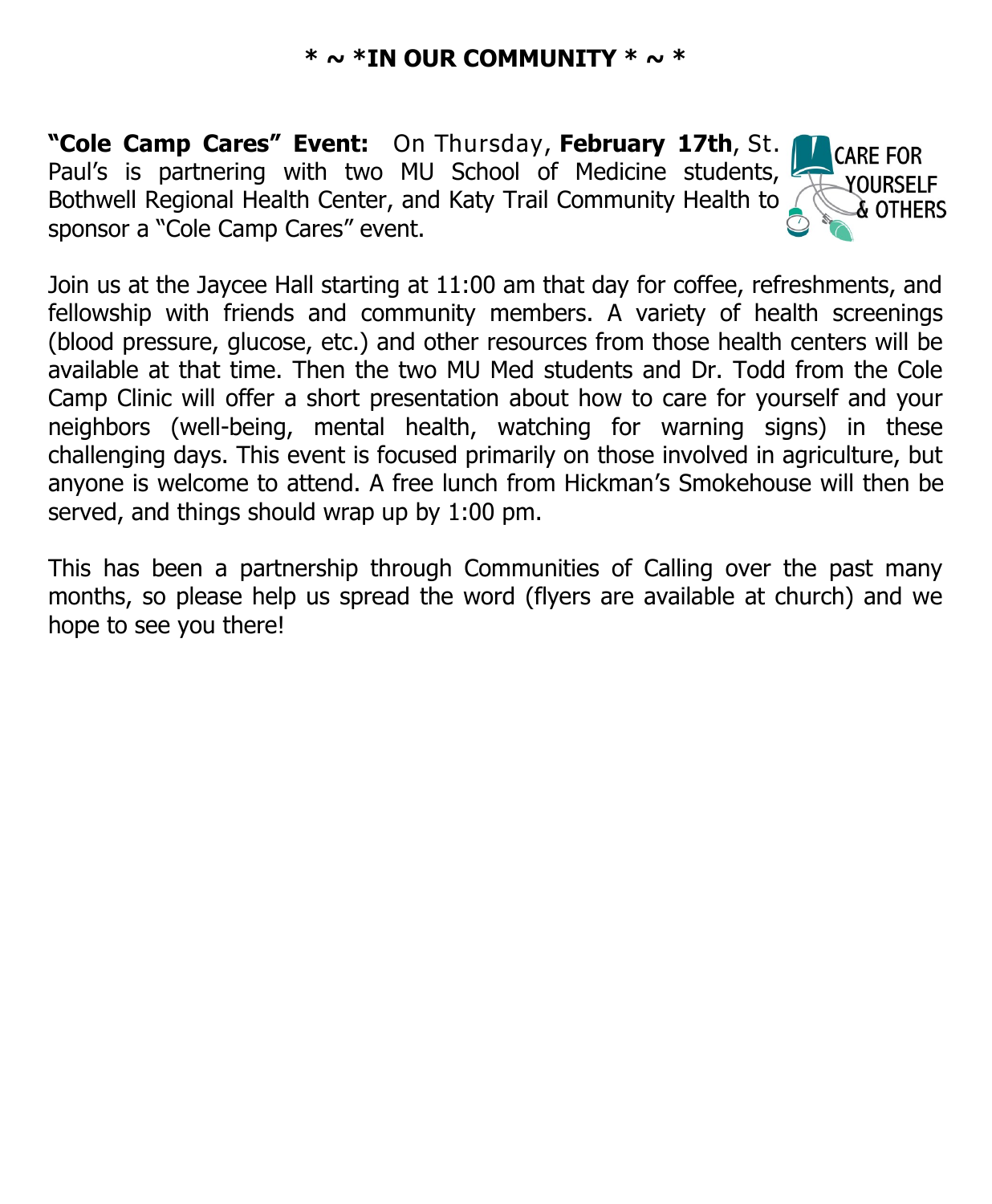## **THE SAINT JOHN'S BIBLE**

Don't forget! During Lent 2022, we will be hosting an art exhibit of seventeen prints from The Saint John's Bible, a fully handwritten and illuminated Bible commissioned by The Saint John's Abby in Collegeville, Minnesota. This is a world-renowned project that is both a work of art and a work of theology. This Bible brings us the Word of God through visual art. We hope that many people will come see it!



This exhibit kicks off on Sunday, March 6, with a special program and the first opportunity to see the prints. We welcome Rev. Michael Patella, Professor of Theology and New Testament at Saint John's University, who chaired the Committee on Illumination and Text for *The Saint John's Bible*. He will be with us for what we expect will be a wonderful day on **March 6th.**

Volunteers (members and non-members) will be on hand to welcome visitors during this exhibit. If you are interested in volunteering, please let us know if you haven't already. We will have a short volunteer training session after worship on Sunday, **February 20th** in the Sanctuary.

We are so excited to host this exhibit! Please remember, though, that the Fellowship Hall will be unavailable for most other uses during these five weeks. More information will be on our website – [www.stpauls.me/bible](http://www.stpauls.me/bible) - and on promotional materials that we encourage you to share with others.

|                                               | tote the real tote the real the real of                                                                                                                                                                                       |  |  |
|-----------------------------------------------|-------------------------------------------------------------------------------------------------------------------------------------------------------------------------------------------------------------------------------|--|--|
| $\sim$ * $\sim$ Coming Events $\sim$ * $\sim$ |                                                                                                                                                                                                                               |  |  |
|                                               | March 2. March 2. March 2. March 2. March 2. March 2. March 2. March 2. March 2. March 2. March 2. March 2. March 2. March 2. March 2. March 2. March 2. March 2. March 2. March 2. March 2. March 2. March 2. March 2. March |  |  |
|                                               |                                                                                                                                                                                                                               |  |  |